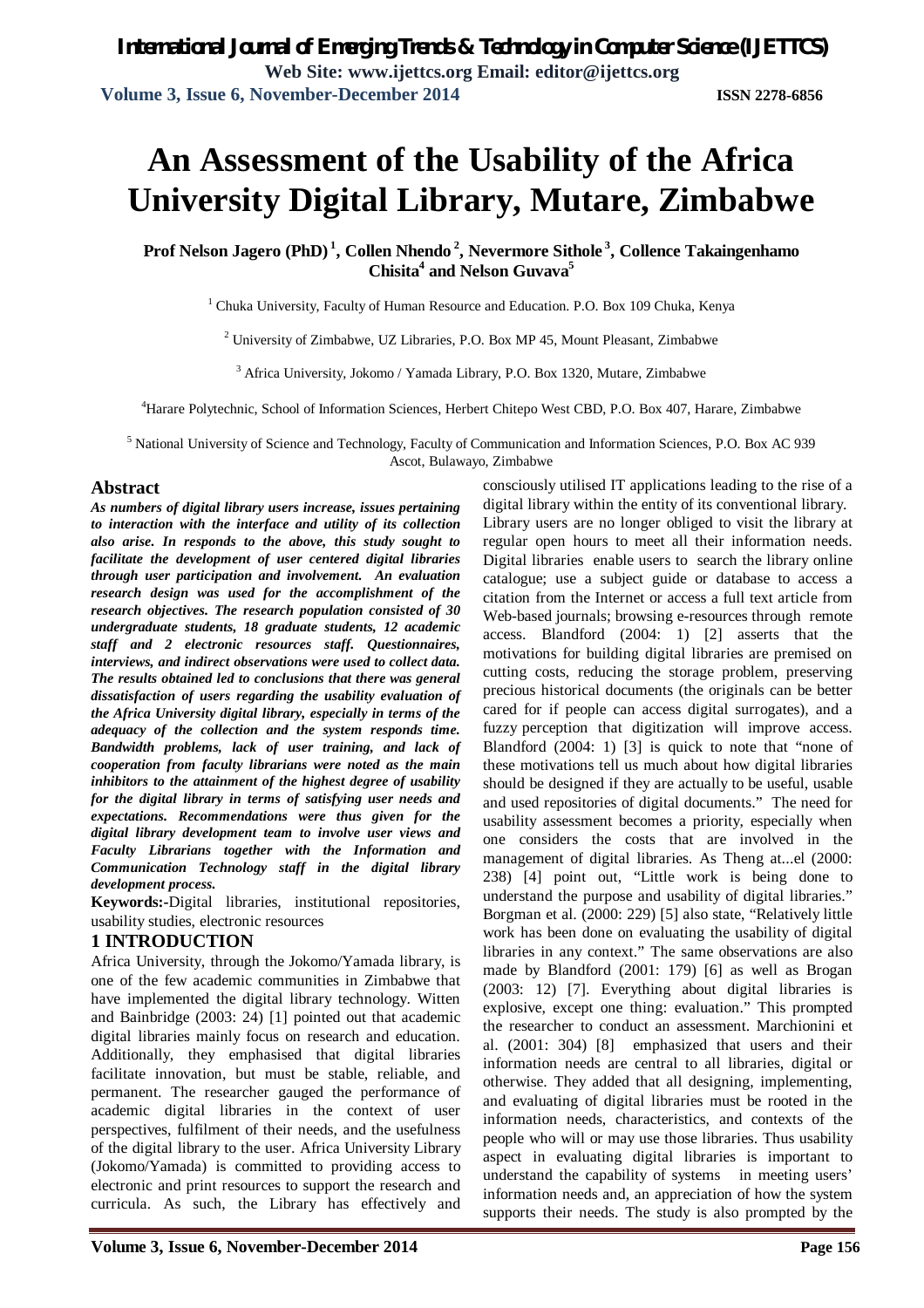# **Volume 3, Issue 6, November-December 2014 ISSN 2278-6856**

researcher's experience as the e-Resources librarian both in developing the digital library and user training.

#### **1.1 Statement of the Problem**

When developing a digital library, users should participate more so that its design makes it usable. However, user participation in the development of the Africa University Digital Library collection and the design of the user interface through user-based surveys is not being given priority.

#### **1.2 Objectives of the Study**

The study was guided by the following objectives;

- i.To determine the usefulness of the Jokomo/Yamada digital library;
- ii.To determine the efficiency of the Jokomo/Yamada digital library;
- iii.To deduce the effectiveness of the Jokomo/Yamada digital library;
- iv.To determine the learnability of the Jokomo/Yamada digital library; and
- v.To establish the level of user satisfaction with the Jokomo/Yamada digital library.

#### **2. Literature Review**

#### **2.1 Usability Assessment of Digital Libraries**

In the context of digital libraries, Reeves et al. (2005: 43) [9] defined usability as the effectiveness, efficiency, and personal satisfaction with which people are able to access and make productive use of the resources in a digital library. Marchionini et al. (2003: 333) [10] emphasized that information needs of users are central to all libraries, digital or otherwise. They added that all designing, implementing, and evaluating digital libraries must be rooted in the information needs, characteristics, and contexts of the people who will or may use those libraries. Thus usability aspect in evaluating digital libraries is important to understand how far the systems are capable of meeting users' information needs. Further, Arms (2000: 11) [11] argues that usability comprises of several aspects; including interface design, functional design, data and metadata, and computer systems and networks. Jeng (2005: 97) [12] believes that usability is a property of the total digital library system where all the components should work together efficiently in producing effective and convenient digital library service. Digital libraries are powerful tools if they are usable, useful and users benefit from them. User-based measure of evaluation for digital libraries is imperative in understanding how well the system serves and fulfils the needs of its targeted users. Long (2002: 64) [13] admitted that evaluation aims to identify users and their information needs. Interface usability dimension has been widely defined as the core form of digital libraries usability.

#### **2.2 Usability Assessment Criteria**

Several usability attributes have been variously proposed to guide measurement. Nielsen (1993: 24) [14] notably proposed learnability, efficiency, memorability, errors, and satisfaction, while in more recent studies, Abran et al. (2003: 325) [15] propose effectiveness, efficiency, satisfaction, security, and learnability. Further, Jeng (2005: 120)) [16] in his usability model given below, illustrates that usability can be viewed in terms of effectiveness, efficiency, learnability, and satisfaction. He further highlights that satisfaction can only be achieved if the system is easy to use, has well organised information, clear labelling, an attractive visual appearance, appropriate content, and error correction;



**Figure 1** A Model for Usability Evaluation of Digital Library, From Jeng (2005:102)

#### **2.2.1 Usefulness**

The content and services offered by a system, and how closely they meet user requirements, are considered key aspects of system usefulness (Savolainen, 2008: 274). [17] **2.3 Relevance**

Relevance, is one of the most fundamental aspects of information retrieval (Tombros et al., 2004: 344) [18]. It is a multi-dimensional concept, because when it relates to content, it can be considered objective, and subjectivity relates to experience and needs of the user (Thornley and Gibb, 2007: 755) [19]. Within the context of system usefulness, relevance is associated with how well the system enables the accomplishments of user tasks and in particular, how well information retrieved contributed to the user requirement.

#### **2.4. Reliability**

Reliability refers to the accuracy, dependability, and consistency of information (Yang et al., 2005: 589) [20], and is associated with credibility (Tsakonas and Papatheodorou, 2006) [21]. Credibility will, to a large extent, determine whether or not the resource is accepted and put to further use (Burgoon et al., 2000: 553) [22].

#### **2.5. Currency**

Currency considers the extent to which the information is sufficiently up-to-date for the task it is to be used for (Pipino et al., 2002: 211) [23]. Although currency is relative to domain and task, users generally attach high value to current information (Xie, 2006: 434) [24], with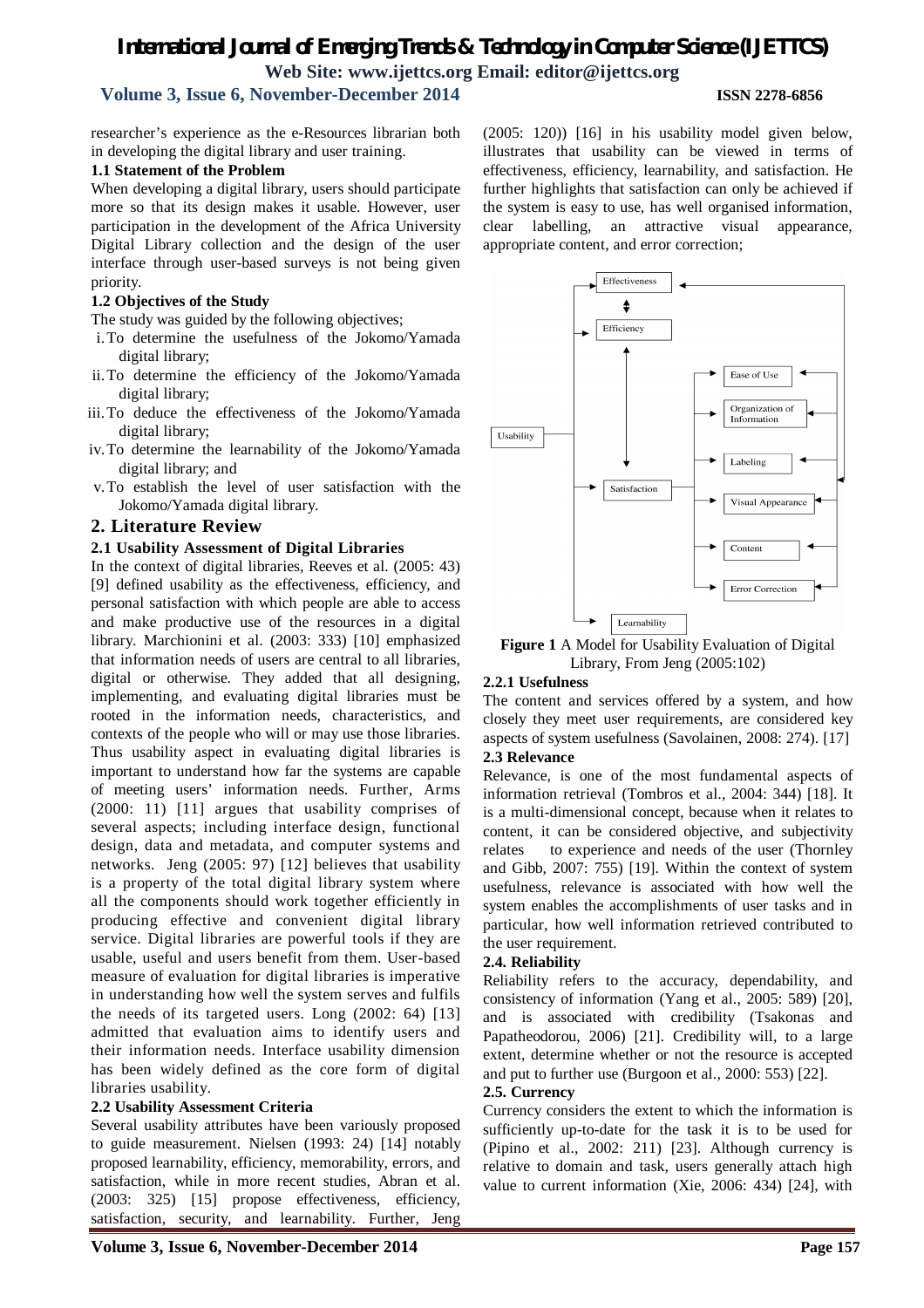# **Volume 3, Issue 6, November-December 2014 ISSN 2278-6856**

information retrieved from out-of-date collections no longer considered accurate.

#### **2.6. Efficiency**

Efficiency is concerned with task completion in relation to user productivity, in particular time expended (Dicks, 2002: 29) [25]. Task completion time is considered a valid measure (Petrelli, 2008: 38) [26]. It has been suggested that task completion time is not suitable for web-based systems as external factors such as connection speed and network traffic could adversely affect the time taken to display a web page or process a request (Benbunan- Fich, 2001: 151) [27], and that task completion time defeats the purpose of browsable web-based systems (Smith, 1996: 365) [28].

#### **2.7. Effectiveness**

Effectiveness is concerned with task completion in relation to user goals, in particular success rates. According to ISO 9241 [29], related attributes are accuracy and completeness.

#### **2.8. Learnability**

Learnability refers to the capability of the system to enable users to feel that they can productively use the system right away and quickly learn new functions (Seffah et al., 2006: 159) [30]. It is often considered the most fundamental aspect of usability, since learning how to use the system is the first user experience (Nielsen, 1993: 26) [31]. It evaluates how easily and effectively the user learns to accomplish tasks.

#### **2.9. Satisfaction**

According to Rogers (2009:201) [32] user satisfaction involves users' attitude and perception with regards to how enjoyable it is to use the digital library. Jeng (2005: 101) [33] adds that satisfaction is concerned with areas of ease of use, organization of information, clear labelling, and visual appearance, contents, and error corrections and is measured by Likert scales and questionnaires. The following are the various facets that users consider when determining the satisfactoriness of a digital library;

#### **3.Research Methodology**

#### **3.1. Research Design**

In this study the researcher opted for the evaluation research design. The researcher also chose the evaluation research because it allows for the provision of needs assessments and user perception studies hence its suitability in providing an assessment of user views about the Africa University Digital Library.

#### **3.2. Population, Sample and Sampling Technique**

The population for this study were patrons for the Africa University Library. The sample for this study was divided into four main strata which are undergraduate students, graduate students, academic staff, and library staff responsible for the development of the digital library. The undergraduate students, graduate students and academic staff strata were further segmented according to faculties. Respondents were then selected randomly in each stratum. Five undergraduate students and three graduate students were picked from each faculty respectively. Two academic staff selected from each Faculty. The researcher also involved the 2 library staff responsible for the ongoing

development of the digital library. This would give an overall sample population of 62 respondents which is a reasonable representation of the entire population.

#### **3.3. Data Collection Procedures**

Questionnaires, interviews and indirect observations were used in this study as research instruments.

#### **3.4. Data Presentation and Analysis**

Feuerstein (1986:129) [34] states that "tables and graphs help to show key information quickly, make it easier to show comparisons; show patterns and trends and take up less room", hence the researcher would utilise this advantage of data presentation methods in the study.

#### **4.Data Presentation and Interpretation 4.1. Data Presentation**

**Table 4.1.** Summary of Results by Usability Criterion

| Usability     | Strongly | Disagre | Neutra | Agree | Strongly |
|---------------|----------|---------|--------|-------|----------|
| Criteria      | Disagre  | e       |        |       | Agree    |
|               | e        |         |        | $=4$  | $=$ 5    |
|               | $= 1$    | $=2$    | $=$ 3  |       |          |
| Useful        | 15 %     | 34 %    | 25 %   | 22 %  | 3%       |
| Efficiency    | 17%      | 33 %    | 21 %   | 29 %  |          |
| Effectiveness |          | 7%      | 30 %   | 41 %  | 19 %     |
| Learnability  | 13%      | 24 %    | 23 %   | 26 %  | 10 %     |
| Satisfaction  | 10 %     | 33 %    | 27 %   | 27 %  | 4%       |



#### **Figure 1.** Summary of Usability Criteria Results. **4.2. Data Interpretation**

#### **4.2.1 Digital Library Usefulness**

Relevance, reliability and currency were the main attributes of usefulness used for this study. Though subjective, Barry and Schambler (1998: 219) [35] noted that relevance is concerned with the information retrieved matching the query and information needs of the user. With this in mind, it can be noted that the Jokomo/Yamada digital library fall short of relevance as reflected by the user ratings and comments on relevance attributes. About 71 per cent disagreed that the information retrieved contributed to the requirement, versus only 2 per cent who agreed. One respondent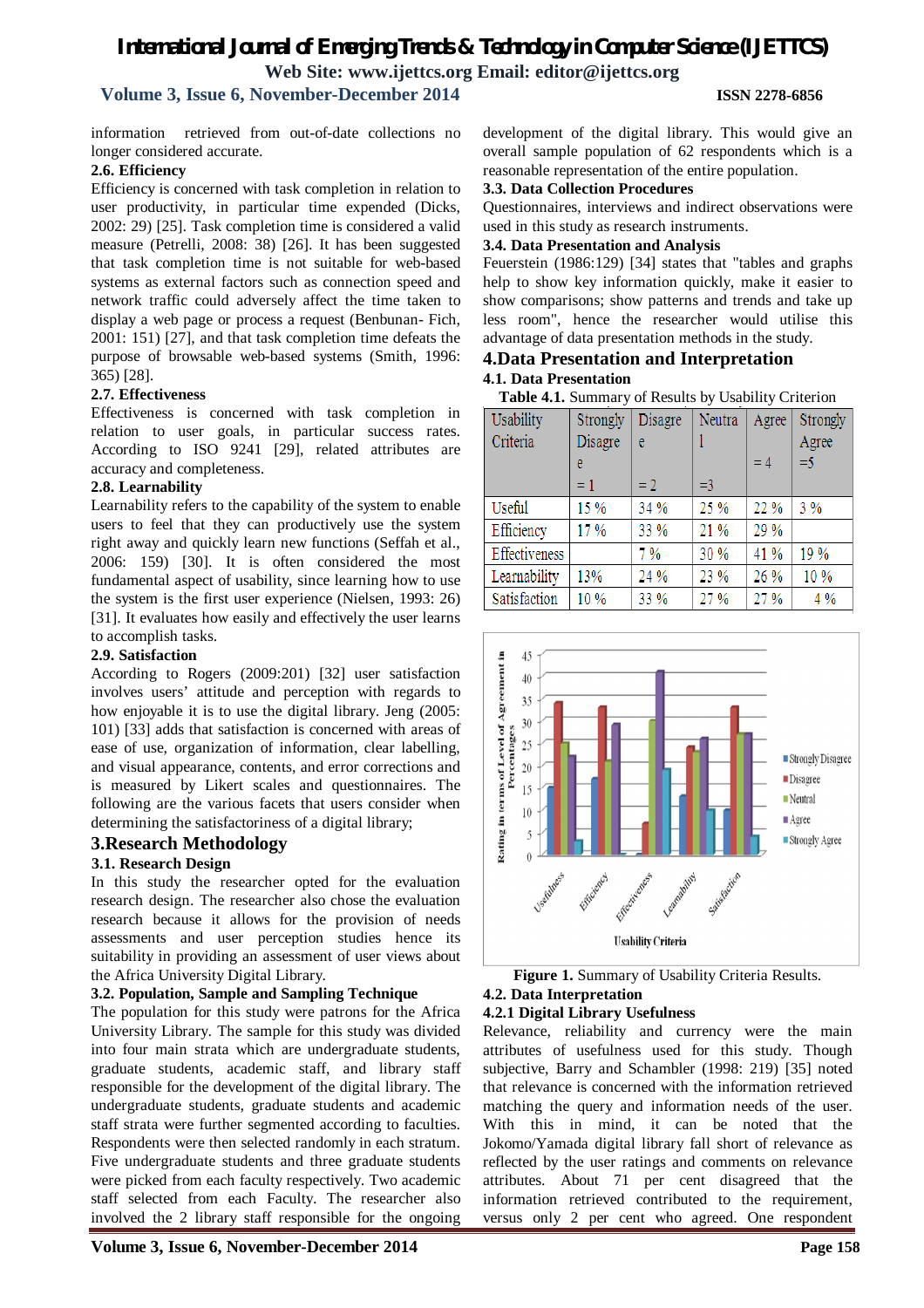#### **Volume 3, Issue 6, November-December 2014 ISSN 2278-6856**

actually commented that: "The system does not have enough information.'' Further, it is also important to note that the percentage of users who agreed to the state that the information retrieved fulfilled their information requirement were form the Faculty of Health Science. This might reflect the fact that the digital library collection is biased towards health issues. Yang et al. (2005: 577) [36] defines reliability in terms of credibility, accuracy, dependability, and consistency of information. To that end, it can be observed that the majority of the users find the information contained in the digital library reliable because 60 per cent of the users agreed to the statement that says "Information retrieved was from a credible source" against only 13 per cent that disagreed. The extent to which the information is sufficiently up-to-date for the task it is to be used for (Pipino et al., 2002: 212) [37], was considered to be the main indicator of currency for this study. With the results showing that 36 per cent against 11 per cent agreed to the statement that the information retrieved was current, it would be fair to say the digital library contains up-to-date sources of information as demonstrated by the building of the collection by the eresources team basing on e-books and scholarly e-journals. **4.2.2 Digital Library Efficiency**

Task completion time in relationship to response time, error or delay and the number steps required to complete a tasks were the main indicators used to rate the efficiency of the digital library. Of these attributes, respondents showed great concern about the response time, with 47 per cent noting that the system has a slow response rate against 13 per cent who were satisfied with the response rate. The use of response time as an important measure for system efficiency is supported by a study by Yu and Kaufman (2007: 330) [38] in which he observed that users (in this case physicians) spent on average 2 min or less seeking an answer to a question and if a search took longer, it was likely to be abandoned, suggesting that time expended is a valid consideration. It is thus interesting to note that most of the respondents testified to the fact that few steps were required for one to complete a task on the digital library (51 per cent of the respondents agreed that "Few steps were required to complete the task", against 8 per cent who disagreed). It is, therefore, imperative for one to consider other external factors that might have on the efficiency of the digital library, especially those that are likely to promote the increase in errors and delays in completion of tasks. This is in light of the evidence that 64 per cent of the respondents thought that the digital library was prone to errors and delays when used to locate information.

#### **4.2.3 Digital Library Effectiveness**

Frokjaer et al. (2000: 351) [39] proposed quality of solution as the primary indicator of effectiveness. For the purpose of this study, quality of solution was measured in terms of accuracy and completeness of information retrieved. Results showed that the information contained in the digital library collection is accurate and complete as shown by 51 per cent respondents who agreed that "information located was accurate", versus none who

disagreed and 51 per cent who considered that "information located was complete", against only 9 per cent who disagreed. Considering the above evidence, it can, therefore, safely be mentioned that the digital library for the Jokomo/Yamada Library have got an impressive overall effectiveness rating due to the nature of the collection. As noted from the interview responds from the e-resources librarians and students, the collection is mainly past exam papers, thesis, and dissertations of which the faculty librarians have successfully collected from the various departments and the e-resources librarians have scanned them into the digital collection. Thus the digital library is most effective in as far as exams and project writing are concerned.

#### **4.2.4 Digital Library Learnability**

Nielsen (1993: 21) [40] asserts that learnability evaluates how easily and effectively the user learns to accomplish tasks, and can be extended to include the contribution of help documentation to the learning process. The study measured learnability in terms of understandability of steps required to complete tasks, time required to know how to begin searching, helpfulness of how to search instructions, and memorability of the user interface. It was noted that while the issues of interface memorability and understandability of the steps required to complete tasks were rated high, it was not easy for users to learn how to begin and accomplish tasks and use search instruction. Basing on the responds from e-resources staff, it can be noted that lack of adequate user instruction from the Faculty Librarians was the main hindrance to individual learning on how to use the digital library. This is supported by the fact that results show that of the 13 per cent (6) respondents who agreed to the statement "It did not take much time to know how to begin searching," 9 per cent (4) were students from the Faculty of Health Science. It also goes without noting that the issue of language barrier, as noted by the e-resource librarians, was also a contributing factor to some of the users failing to comprehend the how to search instruction on the digital library home page. This is proven by the fact that of the 51 per cent (23) who disagreed with the statement "The how to search instructions were helpful," 20 per cent (9) were international students from non-English speaking countries. Thus it can be said that while the issue of lack of user training on how to use the digital library is the main contributor to the poor performance of the digital library in terms of learnability, one gets the impression that even if there was intensive user training, there was still going to be a considerable number of users who will find it difficult to learn the system, until the issue of language gap is addressed.

#### **4.2.5 Digital Library Satisfaction**

It was observed that the users liked the visual appearance of the digital library as it uses a combination of appealing text type and font size which are engaging and readable, attractive university colours, and appropriate use of graphics and icons. According to the findings by Jeng (2005: 121) [41] in a study of the usability of Rutgers and Queens sites, it was also found that subjects evaluate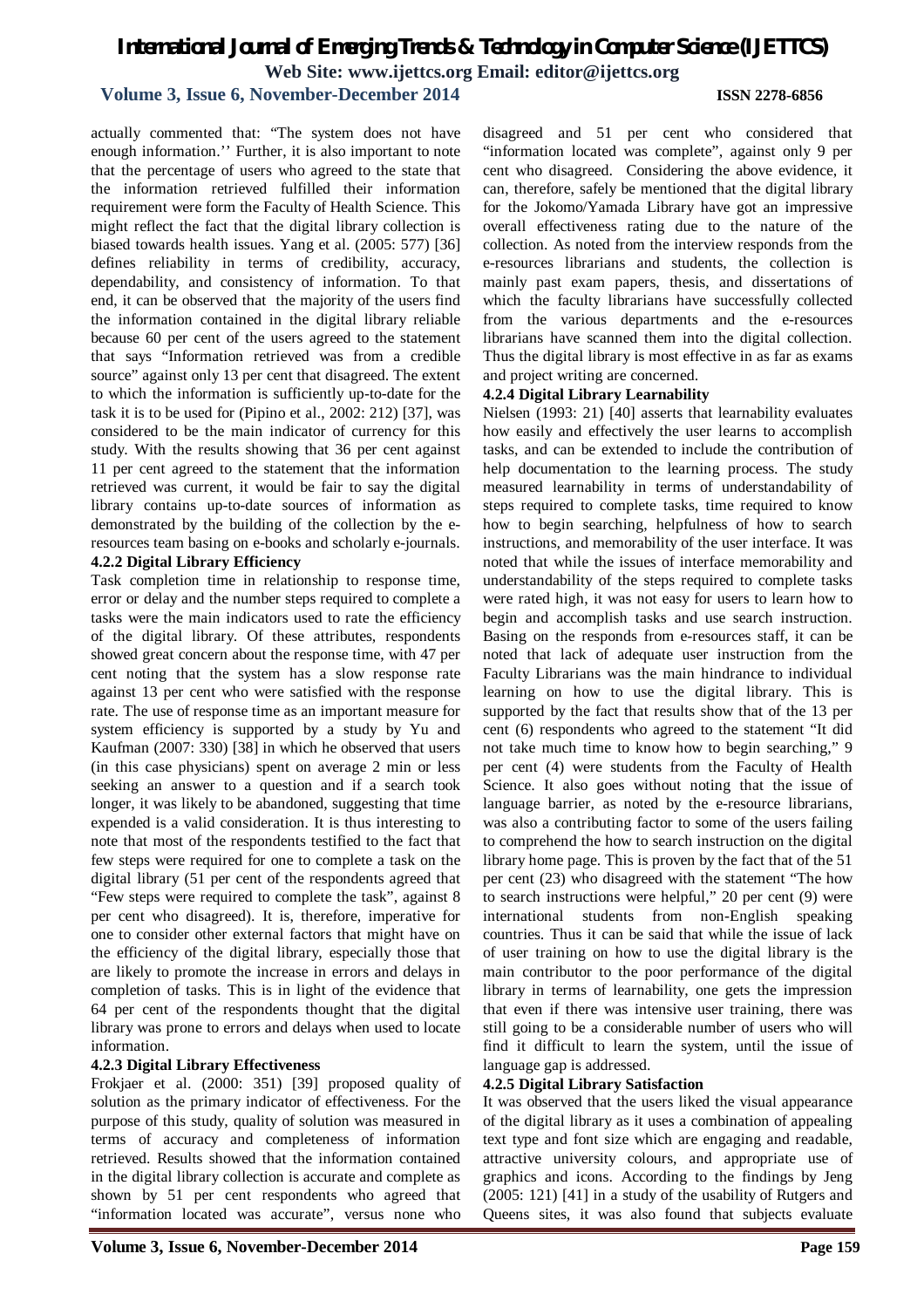# **Volume 3, Issue 6, November-December 2014 ISSN 2278-6856**

"attractiveness" from the perspectives of "appropriate graphics," "readability," "appropriate colour," "not too complicated," and "appropriate size of font." Thus the Jokomo/Yamada digital library can be said to be doing well in terms of aesthetic appearance. However, the digital library's navigability attributes were rated very low, thus suggesting that there is still more to be down by the system designers. Aitta et al. (2008: 41) [42] observed that navigability relates to how aware users are of their current location and the ease with which the user can traverse the interface using the navigation tools available. Therefore, the Jokomo/Yamada digital library must have its navigational tools improved so that users do not get lost which will, in turn improve user satisfaction. Overall, the satisfaction levels of the Africa University Digital Library still fall short of the desired functionality. This can be supported by the fact that only 31 per cent of the user who agreed to the statement that **"On the whole, the digital library satisfies me"** which is way below the 50 per cent performance level suggested by Jeng (2005: 119) [43] as the minimum level that can be reached by an average digital library. It is, therefore, imperative that the system developers address the issues of navigability, usefulness, efficiency, learnability and terminology which have the lowest satisfaction levels.

### **5.Conclusions**

The digital library was not useful to the bulk of the university community because the digital library only scored high in terms of credibility and currency of the information contained. It was concluded that although the digital library scored high in terms of effectiveness indicators like accuracy and completeness of information retrieved, it is not useful in actual sense. This is so because comments on what suggestions users had about the digital library reveal that the collection is biased towards past exam papers and dissertations, thus lacking the depth and coverage of an effective collection. Judging from the research findings, the researcher came to a conclusion that the Jokomo/Yamada digital library users felt satisfied with the text type and font size used as they found it engaging and readable. The colours, graphics, and icons also meet user expectations as they were used appropriately.

### **6.RECOMMENDATIONS**

- 1. Africa University (Jokomo / Yamada) Digital Library team should work toward improving the coverage, depth, representativeness, and comprehensiveness of the digital collection. This is in light of the fact that the collection, at present, has got some gaps and is biased towards exam preparation material.
- 2. Library management can play an important role in lobbing for more network bandwidth from the Information and Communications Technology Department. This will improve the Internet connectivity speed, thereby facilitating quicker access to online databases through the digital library.

3. The digital library development team should strive to improve the learnability and user friendliness of the Digital Library user interface. Results show Jokomo/Yamada digital library system interface is not user friendly which means links should be written in such wordings that shows perceptible information in front of users. The main benefit for this information is that users can quickly get what they are looking for.

#### **References**

- [1] A. Abran, A. Khelifi and W. Suryn, "Usability meanings and Interpretations in ISO Standards". Software Quality Journal, 11 (4) pp. 325-38, 2003.
- [2] M. Aitta, S. Kaleva and T. Kortelainen, "Heuristic evaluation applied to library web services'', New Library World, 109 (1/2) pp. 30-43. 2008
- [3] W. Arms, "Digital libraries. Cambridge", 2000. [Online].Available: http://www.cs.cornell.edu/wya/DigLib/index.html [Accessed May 6, 2010].
- [4] R. Benbunan-Fich, "Using protocol analysis to evaluate the usability of a commercial web site". Information and Management, 39 (2) pp. 151-63, 2001
- [5] A. Blandford et al. "Analytical Usability Evaluation for Digital Libraries: A Case Study," In Proceedings of the fourth ACM/IEEE Joint Conference on Digital Libraries, New York: ACM Press, pp. 27–36, 2004
- [6] C. L. Borgman, "Iterative Design and Evaluation of a Geographic Digital Library for University Students: A Case Study of the Alexandria Digital Earth Prototype (ADEPT)," In Proceedings of the 5th European Conference on Research and Advanced Technology for Digital Libraries, London: Springer- Verlag, pp.390-401, 2001
- [7] J. K. Burgoon et al Interactivity in Human-Computer Interaction: A Study of Credibility, Understanding, and Influence," Computers in Human Behaviour, 16, (6), pp. 553-74. 2000.
- [8] R.S. Dicks, "Mis-usability: on the Uses and Misuses of Usability Testing," In Proceedings of the 20th Annual International Conference on Computer Documentation, ACM, Toronto, pp. 26-30, 2002.
- [9] M.T. Feuerstein, Partners in Evaluation: Evaluating Development and Community Programmes with Participants, McMillan Publishers, London, 1986.
- [10]E. Frokjaer, M. Hertzum and K. Hornbak, "Measuring Usability: are Effectiveness, Efficiency, and Satisfaction really correlated?," In Proceedings of the SIGCHI Conference on Human Factors in Computing Systems, ACM Press, The Hague, pp. 345-52. 2000.
- [11]J. Jeng, "Usability Assessment of Academic Digital Libraries: Effectiveness, Efficiency, Satisfaction, and Learnability," Libri, 55 pp. 96-121. 2005.
- [12]H. Long, "An Assessment of the Current State of Digital Library Evaluation," April, 2002. [Online]. Available: